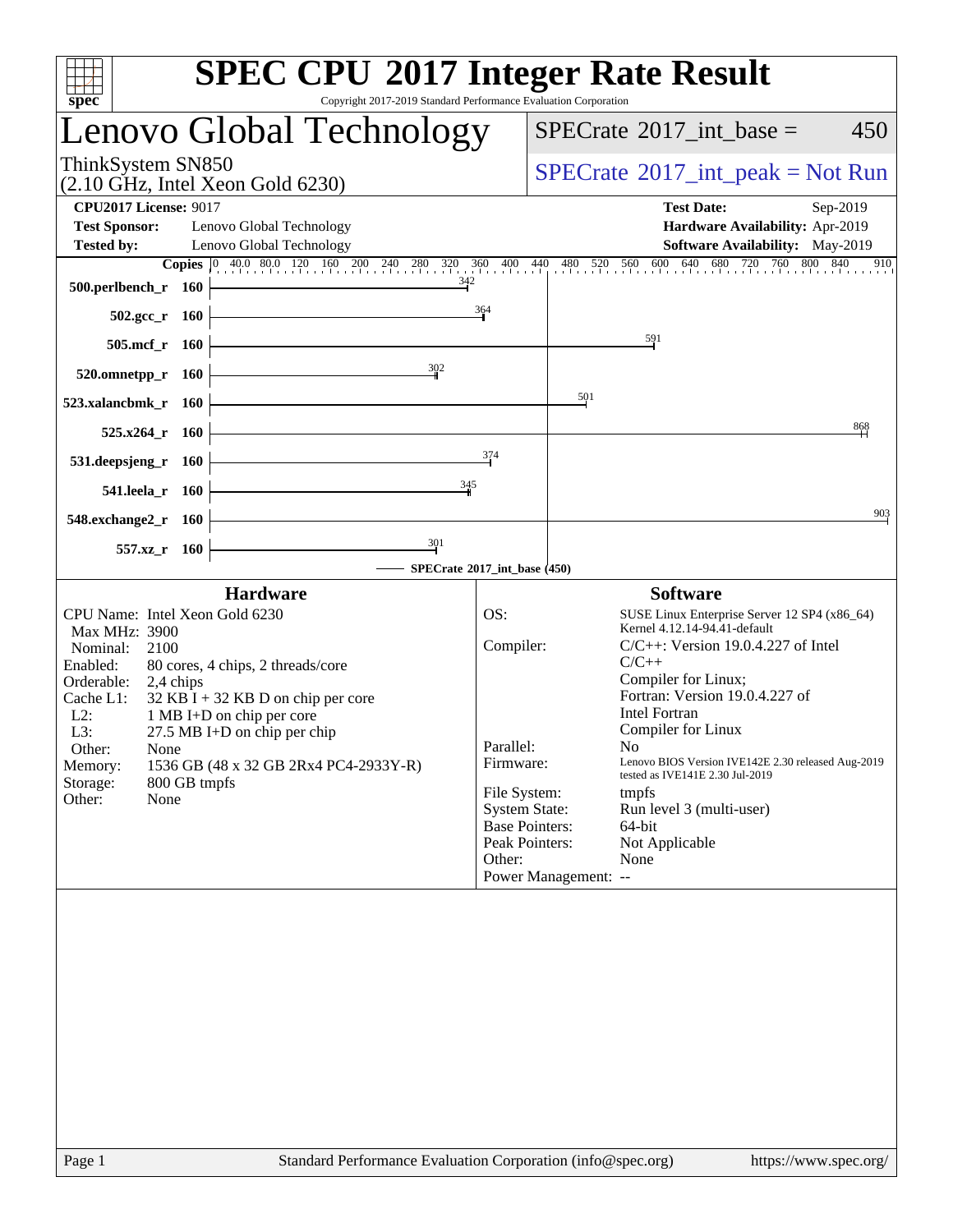

## **[SPEC CPU](http://www.spec.org/auto/cpu2017/Docs/result-fields.html#SPECCPU2017IntegerRateResult)[2017 Integer Rate Result](http://www.spec.org/auto/cpu2017/Docs/result-fields.html#SPECCPU2017IntegerRateResult)** Copyright 2017-2019 Standard Performance Evaluation Corporation

## Lenovo Global Technology

 $SPECTate^{\circ}2017$  int base = 450

(2.10 GHz, Intel Xeon Gold 6230)

ThinkSystem SN850<br>  $SPECTR_{10}$  [SPECrate](http://www.spec.org/auto/cpu2017/Docs/result-fields.html#SPECrate2017intpeak)®[2017\\_int\\_peak = N](http://www.spec.org/auto/cpu2017/Docs/result-fields.html#SPECrate2017intpeak)ot Run

**[Test Sponsor:](http://www.spec.org/auto/cpu2017/Docs/result-fields.html#TestSponsor)** Lenovo Global Technology **[Hardware Availability:](http://www.spec.org/auto/cpu2017/Docs/result-fields.html#HardwareAvailability)** Apr-2019

**[CPU2017 License:](http://www.spec.org/auto/cpu2017/Docs/result-fields.html#CPU2017License)** 9017 **[Test Date:](http://www.spec.org/auto/cpu2017/Docs/result-fields.html#TestDate)** Sep-2019 **[Tested by:](http://www.spec.org/auto/cpu2017/Docs/result-fields.html#Testedby)** Lenovo Global Technology **[Software Availability:](http://www.spec.org/auto/cpu2017/Docs/result-fields.html#SoftwareAvailability)** May-2019

## **[Results Table](http://www.spec.org/auto/cpu2017/Docs/result-fields.html#ResultsTable)**

|                                          |                                               |                |                                                             | <b>Base</b> |               |                | <b>Peak</b>  |                |              |                |              |  |  |  |
|------------------------------------------|-----------------------------------------------|----------------|-------------------------------------------------------------|-------------|---------------|----------------|--------------|----------------|--------------|----------------|--------------|--|--|--|
| <b>Benchmark</b>                         | <b>Copies</b>                                 | <b>Seconds</b> | <b>Seconds</b><br>Ratio<br>Ratio<br>Ratio<br><b>Seconds</b> |             | <b>Copies</b> | <b>Seconds</b> | <b>Ratio</b> | <b>Seconds</b> | <b>Ratio</b> | <b>Seconds</b> | <b>Ratio</b> |  |  |  |
| 500.perlbench_r                          | 160                                           | 743            | 343                                                         | 744         | 342           | 745            | 342          |                |              |                |              |  |  |  |
| $502.\text{gcc}$ _r                      | 623<br>623<br>363<br>160<br>620<br>366<br>364 |                |                                                             |             |               |                |              |                |              |                |              |  |  |  |
| $505$ .mcf r                             | 160                                           | 438            | 591                                                         | 437         | 592           | 438            | 591          |                |              |                |              |  |  |  |
| 520.omnetpp_r                            | 160                                           | 700            | 300                                                         | 696         | 302           | 693            | 303          |                |              |                |              |  |  |  |
| 523.xalancbmk r                          | 160                                           | 337            | 501                                                         | 337         | 501           | 337            | 501          |                |              |                |              |  |  |  |
| $525.x264$ r                             | 160                                           | 323            | 868                                                         | 320         | 876           | 323            | 868          |                |              |                |              |  |  |  |
| 531.deepsjeng_r                          | 160                                           | 491            | 373                                                         | 490         | 374           | 490            | 374          |                |              |                |              |  |  |  |
| 541.leela r                              | 160                                           | 769            | 345                                                         | 771         | 344           | 765            | 346          |                |              |                |              |  |  |  |
| 548.exchange2 r                          | 160                                           | 464            | 903                                                         | 464         | 903           | 464            | 903          |                |              |                |              |  |  |  |
| 557.xz r                                 | 574<br>575<br>300<br>160<br>301<br>573        |                |                                                             |             |               | 302            |              |                |              |                |              |  |  |  |
| $SPECrate^{\circ}2017$ int base =<br>450 |                                               |                |                                                             |             |               |                |              |                |              |                |              |  |  |  |
| $SPECrate^{\circ}2017$ int peak =        |                                               |                | <b>Not Run</b>                                              |             |               |                |              |                |              |                |              |  |  |  |

Results appear in the [order in which they were run](http://www.spec.org/auto/cpu2017/Docs/result-fields.html#RunOrder). Bold underlined text [indicates a median measurement](http://www.spec.org/auto/cpu2017/Docs/result-fields.html#Median).

#### **[Submit Notes](http://www.spec.org/auto/cpu2017/Docs/result-fields.html#SubmitNotes)**

 The numactl mechanism was used to bind copies to processors. The config file option 'submit' was used to generate numactl commands to bind each copy to a specific processor. For details, please see the config file.

## **[Operating System Notes](http://www.spec.org/auto/cpu2017/Docs/result-fields.html#OperatingSystemNotes)**

 Stack size set to unlimited using "ulimit -s unlimited" Tmpfs filesystem can be set with: mount -t tmpfs -o size=800g tmpfs /home Process tuning setting: echo 50000 > /proc/sys/kernel/sched\_cfs\_bandwidth slice us echo 240000000 > /proc/sys/kernel/sched\_latency\_ns echo 5000000 > /proc/sys/kernel/sched\_migration\_cost\_ns echo 100000000 > /proc/sys/kernel/sched\_min\_granularity\_ns echo 150000000 > /proc/sys/kernel/sched\_wakeup\_granularity\_ns echo 0 > /proc/sys/kernel/numa\_balancing

## **[General Notes](http://www.spec.org/auto/cpu2017/Docs/result-fields.html#GeneralNotes)**

Environment variables set by runcpu before the start of the run: LD\_LIBRARY\_PATH = "/home/cpu2017-1.0.5-ic19.0u4/lib/intel64"

 Binaries compiled on a system with 1x Intel Core i9-799X CPU + 32GB RAM memory using Redhat Enterprise Linux 7.5 Transparent Huge Pages enabled by default Prior to runcpu invocation

**(Continued on next page)**

| $\vert$ Page 2 | Standard Performance Evaluation Corporation (info@spec.org) | https://www.spec.org/ |
|----------------|-------------------------------------------------------------|-----------------------|
|                |                                                             |                       |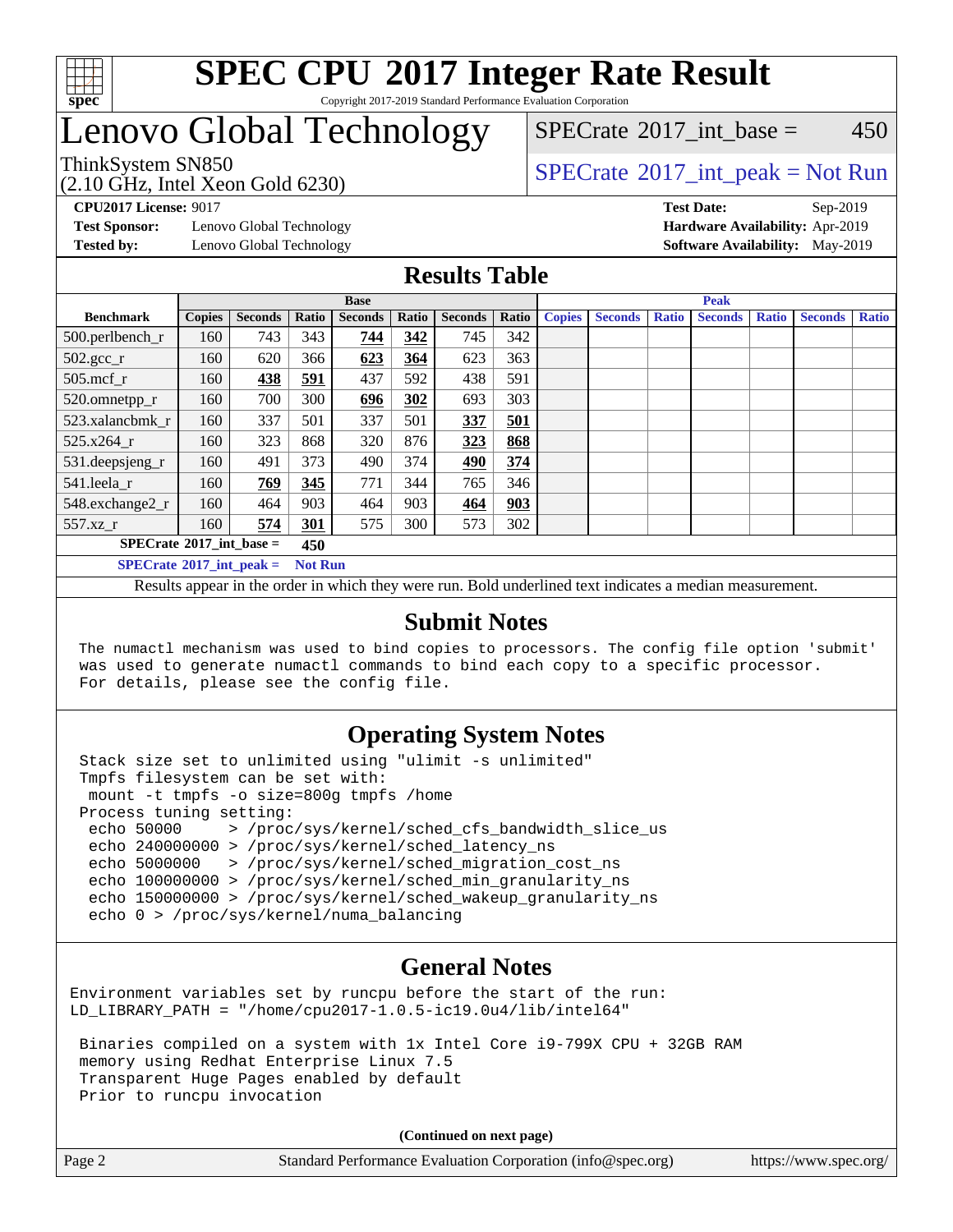

Copyright 2017-2019 Standard Performance Evaluation Corporation

## Lenovo Global Technology

ThinkSystem SN850<br>  $SPECTA = N \cdot S$  [SPECrate](http://www.spec.org/auto/cpu2017/Docs/result-fields.html#SPECrate2017intpeak)®[2017\\_int\\_peak = N](http://www.spec.org/auto/cpu2017/Docs/result-fields.html#SPECrate2017intpeak)ot Run

(2.10 GHz, Intel Xeon Gold 6230)

[SPECrate](http://www.spec.org/auto/cpu2017/Docs/result-fields.html#SPECrate2017intbase)<sup>®</sup>2017 int base = 450

**[Test Sponsor:](http://www.spec.org/auto/cpu2017/Docs/result-fields.html#TestSponsor)** Lenovo Global Technology **[Hardware Availability:](http://www.spec.org/auto/cpu2017/Docs/result-fields.html#HardwareAvailability)** Apr-2019 **[Tested by:](http://www.spec.org/auto/cpu2017/Docs/result-fields.html#Testedby)** Lenovo Global Technology **[Software Availability:](http://www.spec.org/auto/cpu2017/Docs/result-fields.html#SoftwareAvailability)** May-2019

**[CPU2017 License:](http://www.spec.org/auto/cpu2017/Docs/result-fields.html#CPU2017License)** 9017 **[Test Date:](http://www.spec.org/auto/cpu2017/Docs/result-fields.html#TestDate)** Sep-2019

#### **[General Notes \(Continued\)](http://www.spec.org/auto/cpu2017/Docs/result-fields.html#GeneralNotes)**

Page 3 Standard Performance Evaluation Corporation [\(info@spec.org\)](mailto:info@spec.org) <https://www.spec.org/> Filesystem page cache synced and cleared with: sync; echo 3> /proc/sys/vm/drop\_caches runcpu command invoked through numactl i.e.: numactl --interleave=all runcpu <etc> NA: The test sponsor attests, as of date of publication, that CVE-2017-5754 (Meltdown) is mitigated in the system as tested and documented. Yes: The test sponsor attests, as of date of publication, that CVE-2017-5753 (Spectre variant 1) is mitigated in the system as tested and documented. Yes: The test sponsor attests, as of date of publication, that CVE-2017-5715 (Spectre variant 2) is mitigated in the system as tested and documented. Yes: The test sponsor attests, as of date of publication, that CVE-2018-3640 (Spectre variant 3a) is mitigated in the system as tested and documented. Yes: The test sponsor attests, as of date of publication, that CVE-2018-3639 (Spectre variant 4) is mitigated in the system as tested and documented. **[Platform Notes](http://www.spec.org/auto/cpu2017/Docs/result-fields.html#PlatformNotes)** BIOS configuration: Choose Operating Mode set to Maximum Performance Trusted Execution Technology set to Enable SNC set to Enable Sysinfo program /home/cpu2017-1.0.5-ic19.0u4/bin/sysinfo Rev: r5974 of 2018-05-19 9bcde8f2999c33d61f64985e45859ea9 running on linux-qcq6 Tue Sep 24 06:35:01 2019 SUT (System Under Test) info as seen by some common utilities. For more information on this section, see <https://www.spec.org/cpu2017/Docs/config.html#sysinfo> From /proc/cpuinfo model name : Intel(R) Xeon(R) Gold 6230 CPU @ 2.10GHz 4 "physical id"s (chips) 160 "processors" cores, siblings (Caution: counting these is hw and system dependent. The following excerpts from /proc/cpuinfo might not be reliable. Use with caution.) cpu cores : 20 siblings : 40 physical 0: cores 0 1 2 3 4 8 9 10 11 12 16 17 18 19 20 24 25 26 27 28 physical 1: cores 0 1 2 3 4 8 9 10 11 12 16 17 18 19 20 24 25 26 27 28 physical 2: cores 0 1 2 3 4 8 9 10 11 12 16 17 18 19 20 24 25 26 27 28 physical 3: cores 0 1 2 3 4 8 9 10 11 12 16 17 18 19 20 24 25 26 27 28 From lscpu: Architecture: x86\_64 CPU op-mode(s): 32-bit, 64-bit Byte Order: Little Endian **(Continued on next page)**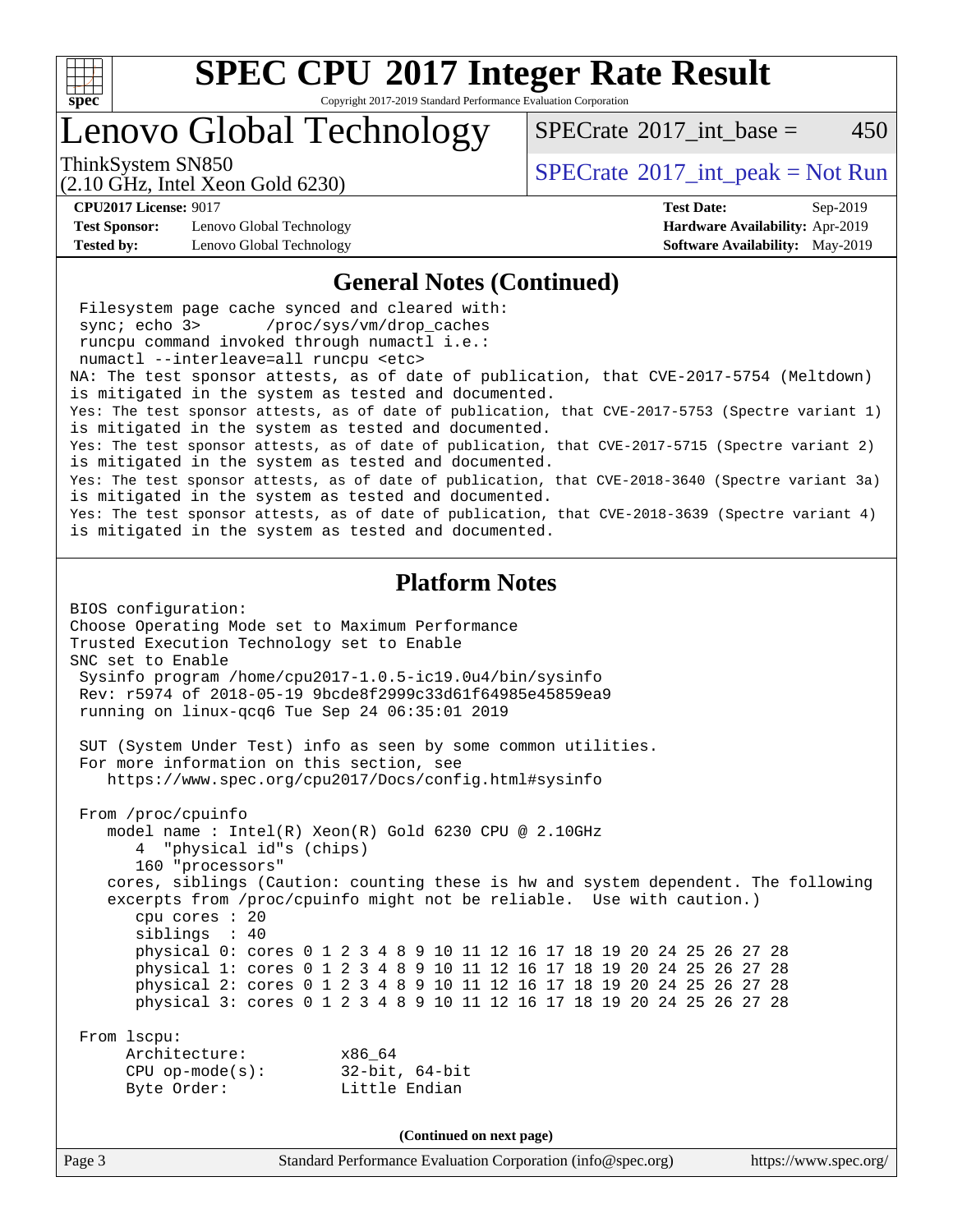

Copyright 2017-2019 Standard Performance Evaluation Corporation

Lenovo Global Technology

 $SPECTate$ <sup>®</sup>[2017\\_int\\_base =](http://www.spec.org/auto/cpu2017/Docs/result-fields.html#SPECrate2017intbase) 450

(2.10 GHz, Intel Xeon Gold 6230)

ThinkSystem SN850<br>  $(2.10 \text{ GHz. Intel } X_{200}$  Gold 6230)

**[Test Sponsor:](http://www.spec.org/auto/cpu2017/Docs/result-fields.html#TestSponsor)** Lenovo Global Technology **[Hardware Availability:](http://www.spec.org/auto/cpu2017/Docs/result-fields.html#HardwareAvailability)** Apr-2019 **[Tested by:](http://www.spec.org/auto/cpu2017/Docs/result-fields.html#Testedby)** Lenovo Global Technology **[Software Availability:](http://www.spec.org/auto/cpu2017/Docs/result-fields.html#SoftwareAvailability)** May-2019

**[CPU2017 License:](http://www.spec.org/auto/cpu2017/Docs/result-fields.html#CPU2017License)** 9017 **[Test Date:](http://www.spec.org/auto/cpu2017/Docs/result-fields.html#TestDate)** Sep-2019

### **[Platform Notes \(Continued\)](http://www.spec.org/auto/cpu2017/Docs/result-fields.html#PlatformNotes)**

| CPU(s):                    | 160                                                                                  |
|----------------------------|--------------------------------------------------------------------------------------|
| On-line $CPU(s)$ list:     | $0 - 159$                                                                            |
| Thread( $s$ ) per core:    | 2                                                                                    |
| Core(s) per socket:        | 20                                                                                   |
| Socket(s):                 | 4                                                                                    |
| NUMA $node(s)$ :           | 8                                                                                    |
| Vendor ID:                 | GenuineIntel                                                                         |
| CPU family:                | 6                                                                                    |
| Model:                     | 85                                                                                   |
| Model name:                | $Intel(R) Xeon(R) Gold 6230 CPU @ 2.10GHz$                                           |
| Stepping:                  | 6                                                                                    |
| CPU MHz:                   | 2100.000                                                                             |
| CPU max MHz:               | 3900.0000                                                                            |
| CPU min MHz:               | 800.0000                                                                             |
| BogoMIPS:                  | 4200.00                                                                              |
| Virtualization:            | $VT - x$                                                                             |
| L1d cache:                 | 32K                                                                                  |
| Lli cache:                 | 32K                                                                                  |
| $L2$ cache:                | 1024K                                                                                |
| L3 cache:                  | 28160K                                                                               |
| NUMA node0 CPU(s):         | $0-2, 5, 6, 10-12, 15, 16, 80-82, 85, 86, 90-92, 95, 96$                             |
| NUMA nodel CPU(s):         | 3, 4, 7-9, 13, 14, 17-19, 83, 84, 87-89, 93, 94, 97-99                               |
| NUMA node2 CPU(s):         | 20-22, 25, 26, 30-32, 35, 36, 100-102, 105, 106, 110-112, 115, 116                   |
| NUMA node3 CPU(s):         | 23, 24, 27-29, 33, 34, 37-39, 103, 104, 107-109, 113, 114, 117-119                   |
| NUMA $node4$ $CPU(s)$ :    | 40-42, 45, 46, 50-52, 55, 56, 120-122, 125, 126, 130-132, 135, 136                   |
| NUMA node5 CPU(s):         | 43, 44, 47-49, 53, 54, 57-59, 123, 124, 127-129, 133, 134, 137-139                   |
| NUMA node6 CPU(s):         | 60-62, 65, 66, 70-72, 75, 76, 140-142, 145, 146, 150-152, 155, 156                   |
| NUMA node7 CPU(s):         | 63, 64, 67-69, 73, 74, 77-79, 143, 144, 147-149, 153, 154, 157-159                   |
| Flaqs:                     | fpu vme de pse tsc msr pae mce cx8 apic sep mtrr pge mca cmov                        |
|                            | pat pse36 clflush dts acpi mmx fxsr sse sse2 ss ht tm pbe syscall nx pdpelgb rdtscp  |
|                            | lm constant_tsc art arch_perfmon pebs bts rep_good nopl xtopology nonstop_tsc cpuid  |
|                            | aperfmperf pni pclmulqdq dtes64 ds_cpl vmx smx est tm2 ssse3 sdbg fma cx16 xtpr pdcm |
|                            | pcid dca sse4_1 sse4_2 x2apic movbe popcnt tsc_deadline_timer aes xsave avx f16c     |
|                            | rdrand lahf_lm abm 3dnowprefetch cpuid_fault epb cat_13 cdp_13 invpcid_single        |
|                            | intel_ppin ssbd mba ibrs ibpb stibp tpr_shadow vnmi flexpriority ept vpid fsgsbase   |
|                            | tsc_adjust bmil hle avx2 smep bmi2 erms invpcid rtm cqm mpx rdt_a avx512f avx512dq   |
|                            | rdseed adx smap clflushopt clwb intel_pt avx512cd avx512bw avx512vl xsaveopt xsavec  |
|                            | xgetbvl xsaves cqm_llc cqm_occup_llc cqm_mbm_total cqm_mbm_local dtherm ida arat pln |
|                            | pts pku ospke avx512_vnni flush_l1d arch_capabilities                                |
|                            |                                                                                      |
| /proc/cpuinfo cache data   |                                                                                      |
| cache size : 28160 KB      |                                                                                      |
|                            |                                                                                      |
|                            | From numactl --hardware WARNING: a numactl 'node' might or might not correspond to a |
| physical chip.             |                                                                                      |
| $available: 8 nodes (0-7)$ |                                                                                      |
|                            | node 0 cpus: 0 1 2 5 6 10 11 12 15 16 80 81 82 85 86 90 91 92 95 96                  |
|                            |                                                                                      |
|                            |                                                                                      |

**(Continued on next page)**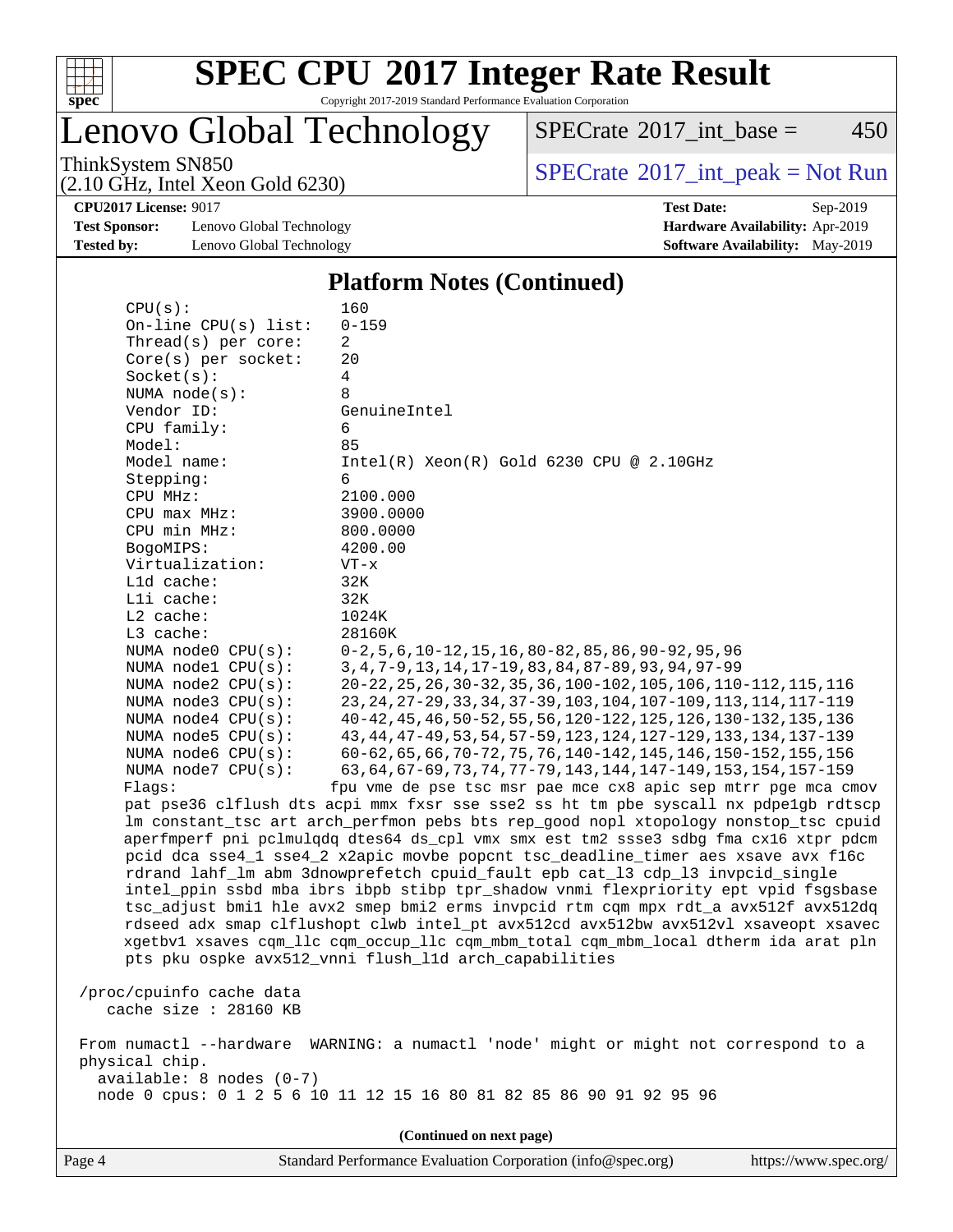

Copyright 2017-2019 Standard Performance Evaluation Corporation

## Lenovo Global Technology

 $SPECTate$ <sup>®</sup>[2017\\_int\\_base =](http://www.spec.org/auto/cpu2017/Docs/result-fields.html#SPECrate2017intbase) 450

(2.10 GHz, Intel Xeon Gold 6230)

ThinkSystem SN850<br>  $(2.10 \text{ GHz. Intel } X_{200}$  Gold 6230)

**[Test Sponsor:](http://www.spec.org/auto/cpu2017/Docs/result-fields.html#TestSponsor)** Lenovo Global Technology **[Hardware Availability:](http://www.spec.org/auto/cpu2017/Docs/result-fields.html#HardwareAvailability)** Apr-2019 **[Tested by:](http://www.spec.org/auto/cpu2017/Docs/result-fields.html#Testedby)** Lenovo Global Technology **[Software Availability:](http://www.spec.org/auto/cpu2017/Docs/result-fields.html#SoftwareAvailability)** May-2019

**[CPU2017 License:](http://www.spec.org/auto/cpu2017/Docs/result-fields.html#CPU2017License)** 9017 **[Test Date:](http://www.spec.org/auto/cpu2017/Docs/result-fields.html#TestDate)** Sep-2019

## **[Platform Notes \(Continued\)](http://www.spec.org/auto/cpu2017/Docs/result-fields.html#PlatformNotes)**

|                                    | node 0 size: 193135 MB                                                             |       |                         |         |       |     |    |  |                          |  |  |  |  |  |
|------------------------------------|------------------------------------------------------------------------------------|-------|-------------------------|---------|-------|-----|----|--|--------------------------|--|--|--|--|--|
|                                    | node 0 free: 184092 MB                                                             |       |                         |         |       |     |    |  |                          |  |  |  |  |  |
|                                    | node 1 cpus: 3 4 7 8 9 13 14 17 18 19 83 84 87 88 89 93 94 97 98 99                |       |                         |         |       |     |    |  |                          |  |  |  |  |  |
|                                    | node 1 size: 193526 MB                                                             |       |                         |         |       |     |    |  |                          |  |  |  |  |  |
|                                    | node 1 free: 193241 MB                                                             |       |                         |         |       |     |    |  |                          |  |  |  |  |  |
|                                    | node 2 cpus: 20 21 22 25 26 30 31 32 35 36 100 101 102 105 106 110 111 112 115 116 |       |                         |         |       |     |    |  |                          |  |  |  |  |  |
|                                    | node 2 size: 193526 MB                                                             |       |                         |         |       |     |    |  |                          |  |  |  |  |  |
|                                    | node 2 free: 193288 MB                                                             |       |                         |         |       |     |    |  |                          |  |  |  |  |  |
|                                    | node 3 cpus: 23 24 27 28 29 33 34 37 38 39 103 104 107 108 109 113 114 117 118 119 |       |                         |         |       |     |    |  |                          |  |  |  |  |  |
|                                    | node 3 size: 193498 MB                                                             |       |                         |         |       |     |    |  |                          |  |  |  |  |  |
|                                    | node 3 free: 193263 MB                                                             |       |                         |         |       |     |    |  |                          |  |  |  |  |  |
|                                    | node 4 cpus: 40 41 42 45 46 50 51 52 55 56 120 121 122 125 126 130 131 132 135 136 |       |                         |         |       |     |    |  |                          |  |  |  |  |  |
|                                    | node 4 size: 193526 MB                                                             |       |                         |         |       |     |    |  |                          |  |  |  |  |  |
|                                    | node 4 free: 193293 MB                                                             |       |                         |         |       |     |    |  |                          |  |  |  |  |  |
|                                    | node 5 cpus: 43 44 47 48 49 53 54 57 58 59 123 124 127 128 129 133 134 137 138 139 |       |                         |         |       |     |    |  |                          |  |  |  |  |  |
|                                    | node 5 size: 193526 MB                                                             |       |                         |         |       |     |    |  |                          |  |  |  |  |  |
|                                    | node 5 free: 193281 MB                                                             |       |                         |         |       |     |    |  |                          |  |  |  |  |  |
|                                    | node 6 cpus: 60 61 62 65 66 70 71 72 75 76 140 141 142 145 146 150 151 152 155 156 |       |                         |         |       |     |    |  |                          |  |  |  |  |  |
|                                    | node 6 size: 193526 MB                                                             |       |                         |         |       |     |    |  |                          |  |  |  |  |  |
|                                    | node 6 free: 193235 MB                                                             |       |                         |         |       |     |    |  |                          |  |  |  |  |  |
|                                    | node 7 cpus: 63 64 67 68 69 73 74 77 78 79 143 144 147 148 149 153 154 157 158 159 |       |                         |         |       |     |    |  |                          |  |  |  |  |  |
|                                    | node 7 size: 193524 MB                                                             |       |                         |         |       |     |    |  |                          |  |  |  |  |  |
|                                    | node 7 free: 188970 MB                                                             |       |                         |         |       |     |    |  |                          |  |  |  |  |  |
|                                    | node distances:                                                                    |       |                         |         |       |     |    |  |                          |  |  |  |  |  |
|                                    | node 0 1 2                                                                         |       | $\overline{\mathbf{3}}$ | 4 5     |       | 6 7 |    |  |                          |  |  |  |  |  |
| 0:                                 | 10<br>11                                                                           | 21    | 21                      | 21      | 21    | 21  | 21 |  |                          |  |  |  |  |  |
| 1:                                 | 11<br>10                                                                           | 21    | 21                      | 21      | 21    | 21  | 21 |  |                          |  |  |  |  |  |
| 2:                                 | 21<br>21                                                                           | 10    | 11                      | 21      | 21    | 21  | 21 |  |                          |  |  |  |  |  |
| 3:                                 | 21<br>21                                                                           | 11    | 10                      | 21      | -21   | 21  | 21 |  |                          |  |  |  |  |  |
| 4:                                 | 21<br>21                                                                           | 21    | 21                      | 10      | 11    | 21  | 21 |  |                          |  |  |  |  |  |
| 5:                                 | 21 21                                                                              | 21    | 21                      | 11      | 10    | 21  | 21 |  |                          |  |  |  |  |  |
| 6:                                 | 21<br>21                                                                           | 21    | 21                      | 21      | 21    | 10  | 11 |  |                          |  |  |  |  |  |
| 7:                                 | 21                                                                                 | 21 21 | 21                      |         | 21 21 | 11  | 10 |  |                          |  |  |  |  |  |
|                                    |                                                                                    |       |                         |         |       |     |    |  |                          |  |  |  |  |  |
| From /proc/meminfo                 |                                                                                    |       |                         |         |       |     |    |  |                          |  |  |  |  |  |
| MemTotal:                          |                                                                                    |       | 1584939104 kB           |         |       |     |    |  |                          |  |  |  |  |  |
|                                    | HugePages_Total:                                                                   |       |                         |         | 0     |     |    |  |                          |  |  |  |  |  |
|                                    | Hugepagesize:                                                                      |       |                         | 2048 kB |       |     |    |  |                          |  |  |  |  |  |
|                                    |                                                                                    |       |                         |         |       |     |    |  |                          |  |  |  |  |  |
| From /etc/*release* /etc/*version* |                                                                                    |       |                         |         |       |     |    |  |                          |  |  |  |  |  |
|                                    | SuSE-release:                                                                      |       |                         |         |       |     |    |  |                          |  |  |  |  |  |
|                                    | SUSE Linux Enterprise Server 12 (x86_64)                                           |       |                         |         |       |     |    |  |                          |  |  |  |  |  |
|                                    | VERSION = 12                                                                       |       |                         |         |       |     |    |  |                          |  |  |  |  |  |
|                                    | PATCHLEVEL = $4$                                                                   |       |                         |         |       |     |    |  |                          |  |  |  |  |  |
|                                    | # This file is deprecated and will be removed in a future service pack or release. |       |                         |         |       |     |    |  |                          |  |  |  |  |  |
|                                    | # Please check /etc/os-release for details about this release.                     |       |                         |         |       |     |    |  |                          |  |  |  |  |  |
|                                    | os-release:                                                                        |       |                         |         |       |     |    |  |                          |  |  |  |  |  |
|                                    |                                                                                    |       |                         |         |       |     |    |  |                          |  |  |  |  |  |
|                                    |                                                                                    |       |                         |         |       |     |    |  |                          |  |  |  |  |  |
|                                    |                                                                                    |       |                         |         |       |     |    |  | (Continued on next page) |  |  |  |  |  |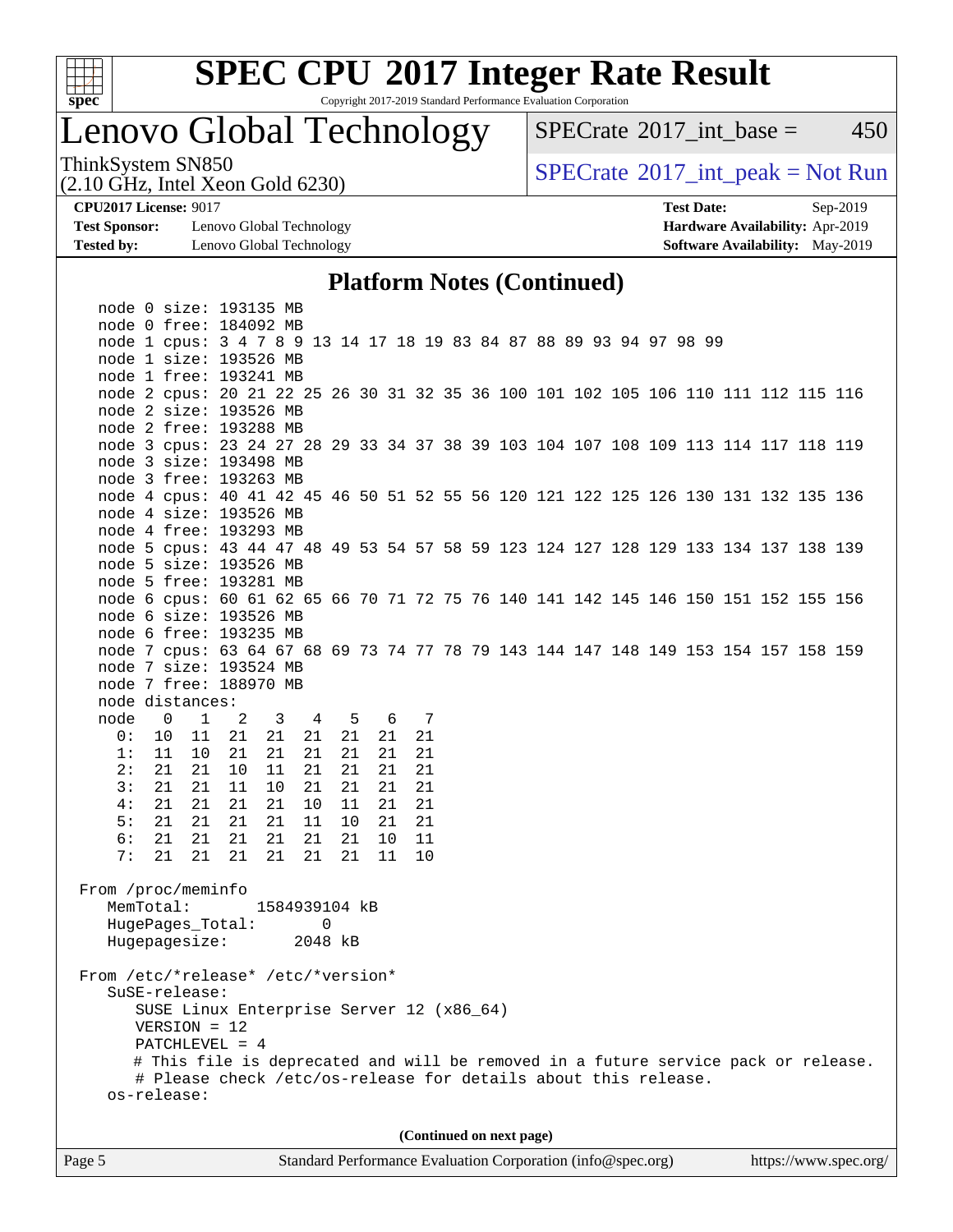

Copyright 2017-2019 Standard Performance Evaluation Corporation

Lenovo Global Technology

 $SPECTate^{\circ}2017$  int base = 450

(2.10 GHz, Intel Xeon Gold 6230)

ThinkSystem SN850<br>  $SPECTR_{10}$  [SPECrate](http://www.spec.org/auto/cpu2017/Docs/result-fields.html#SPECrate2017intpeak)®[2017\\_int\\_peak = N](http://www.spec.org/auto/cpu2017/Docs/result-fields.html#SPECrate2017intpeak)ot Run

**[Test Sponsor:](http://www.spec.org/auto/cpu2017/Docs/result-fields.html#TestSponsor)** Lenovo Global Technology **[Hardware Availability:](http://www.spec.org/auto/cpu2017/Docs/result-fields.html#HardwareAvailability)** Apr-2019 **[Tested by:](http://www.spec.org/auto/cpu2017/Docs/result-fields.html#Testedby)** Lenovo Global Technology **[Software Availability:](http://www.spec.org/auto/cpu2017/Docs/result-fields.html#SoftwareAvailability)** May-2019

**[CPU2017 License:](http://www.spec.org/auto/cpu2017/Docs/result-fields.html#CPU2017License)** 9017 **[Test Date:](http://www.spec.org/auto/cpu2017/Docs/result-fields.html#TestDate)** Sep-2019

## **[Platform Notes \(Continued\)](http://www.spec.org/auto/cpu2017/Docs/result-fields.html#PlatformNotes)**

 NAME="SLES" VERSION="12-SP4" VERSION\_ID="12.4" PRETTY\_NAME="SUSE Linux Enterprise Server 12 SP4" ID="sles" ANSI\_COLOR="0;32" CPE\_NAME="cpe:/o:suse:sles:12:sp4"

uname -a:

 Linux linux-qcq6 4.12.14-94.41-default #1 SMP Wed Oct 31 12:25:04 UTC 2018 (3090901) x86\_64 x86\_64 x86\_64 GNU/Linux

Kernel self-reported vulnerability status:

 CVE-2017-5754 (Meltdown): Not affected CVE-2017-5753 (Spectre variant 1): Mitigation: \_\_user pointer sanitization CVE-2017-5715 (Spectre variant 2): Mitigation: Indirect Branch Restricted Speculation, IBPB, IBRS\_FW

run-level 3 Sep 24 06:33

 SPEC is set to: /home/cpu2017-1.0.5-ic19.0u4 Filesystem Type Size Used Avail Use% Mounted on tmpfs tmpfs 800G 8.3G 792G 2% /home

 Additional information from dmidecode follows. WARNING: Use caution when you interpret this section. The 'dmidecode' program reads system data which is "intended to allow hardware to be accurately determined", but the intent may not be met, as there are frequent changes to hardware, firmware, and the "DMTF SMBIOS" standard. BIOS Lenovo -[IVE141E-2.30]- 07/02/2019 Memory:

48x Samsung M393A4K40CB2-CVF 32 GB 2 rank 2933

(End of data from sysinfo program)

## **[Compiler Version Notes](http://www.spec.org/auto/cpu2017/Docs/result-fields.html#CompilerVersionNotes)**

============================================================================== C  $\vert$  500.perlbench\_r(base) 502.gcc\_r(base) 505.mcf\_r(base) | 525.x264\_r(base) 557.xz\_r(base) ------------------------------------------------------------------------------ Intel(R) C Intel(R) 64 Compiler for applications running on Intel(R)  $64$ , Version 19.0.4.227 Build 20190416 Copyright (C) 1985-2019 Intel Corporation. All rights reserved. ------------------------------------------------------------------------------

**(Continued on next page)**

Page 6 Standard Performance Evaluation Corporation [\(info@spec.org\)](mailto:info@spec.org) <https://www.spec.org/>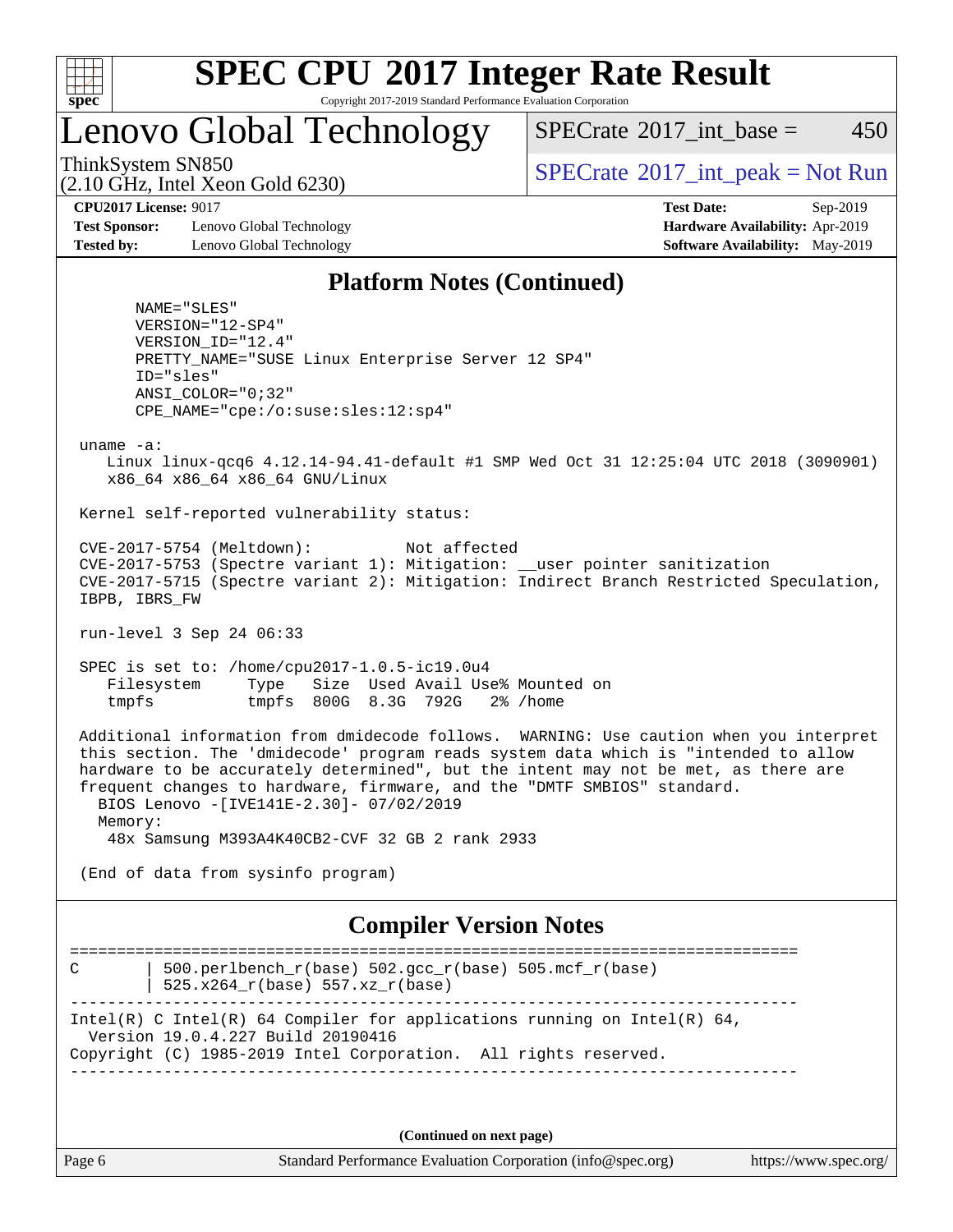

Copyright 2017-2019 Standard Performance Evaluation Corporation

Lenovo Global Technology

 $SPECrate^{\circledcirc}2017\_int\_base = 450$  $SPECrate^{\circledcirc}2017\_int\_base = 450$ 

(2.10 GHz, Intel Xeon Gold 6230)

ThinkSystem SN850<br>  $(2.10 \text{ GHz. Intel Yoon Gold } 6230)$  [SPECrate](http://www.spec.org/auto/cpu2017/Docs/result-fields.html#SPECrate2017intpeak)®[2017\\_int\\_peak = N](http://www.spec.org/auto/cpu2017/Docs/result-fields.html#SPECrate2017intpeak)ot Run

**[Test Sponsor:](http://www.spec.org/auto/cpu2017/Docs/result-fields.html#TestSponsor)** Lenovo Global Technology **[Hardware Availability:](http://www.spec.org/auto/cpu2017/Docs/result-fields.html#HardwareAvailability)** Apr-2019 **[Tested by:](http://www.spec.org/auto/cpu2017/Docs/result-fields.html#Testedby)** Lenovo Global Technology **[Software Availability:](http://www.spec.org/auto/cpu2017/Docs/result-fields.html#SoftwareAvailability)** May-2019

**[CPU2017 License:](http://www.spec.org/auto/cpu2017/Docs/result-fields.html#CPU2017License)** 9017 **[Test Date:](http://www.spec.org/auto/cpu2017/Docs/result-fields.html#TestDate)** Sep-2019

## **[Compiler Version Notes \(Continued\)](http://www.spec.org/auto/cpu2017/Docs/result-fields.html#CompilerVersionNotes)**

| 520.omnetpp $r(base)$ 523.xalancbmk $r(base)$ 531.deepsjeng $r(base)$<br>$C++$<br>$541.$ leela_r(base)                                                                                 |
|----------------------------------------------------------------------------------------------------------------------------------------------------------------------------------------|
| Intel(R) $C++$ Intel(R) 64 Compiler for applications running on Intel(R) 64,<br>Version 19.0.4.227 Build 20190416<br>Copyright (C) 1985-2019 Intel Corporation. All rights reserved.   |
| Fortran   548.exchange2 $r(base)$                                                                                                                                                      |
| Intel(R) Fortran Intel(R) 64 Compiler for applications running on Intel(R)<br>64, Version 19.0.4.227 Build 20190416<br>Copyright (C) 1985-2019 Intel Corporation. All rights reserved. |

**[Base Compiler Invocation](http://www.spec.org/auto/cpu2017/Docs/result-fields.html#BaseCompilerInvocation)**

[C benchmarks](http://www.spec.org/auto/cpu2017/Docs/result-fields.html#Cbenchmarks): [icc -m64 -std=c11](http://www.spec.org/cpu2017/results/res2019q4/cpu2017-20190926-18583.flags.html#user_CCbase_intel_icc_64bit_c11_33ee0cdaae7deeeab2a9725423ba97205ce30f63b9926c2519791662299b76a0318f32ddfffdc46587804de3178b4f9328c46fa7c2b0cd779d7a61945c91cd35)

[C++ benchmarks:](http://www.spec.org/auto/cpu2017/Docs/result-fields.html#CXXbenchmarks) [icpc -m64](http://www.spec.org/cpu2017/results/res2019q4/cpu2017-20190926-18583.flags.html#user_CXXbase_intel_icpc_64bit_4ecb2543ae3f1412ef961e0650ca070fec7b7afdcd6ed48761b84423119d1bf6bdf5cad15b44d48e7256388bc77273b966e5eb805aefd121eb22e9299b2ec9d9)

[Fortran benchmarks](http://www.spec.org/auto/cpu2017/Docs/result-fields.html#Fortranbenchmarks): [ifort -m64](http://www.spec.org/cpu2017/results/res2019q4/cpu2017-20190926-18583.flags.html#user_FCbase_intel_ifort_64bit_24f2bb282fbaeffd6157abe4f878425411749daecae9a33200eee2bee2fe76f3b89351d69a8130dd5949958ce389cf37ff59a95e7a40d588e8d3a57e0c3fd751)

## **[Base Portability Flags](http://www.spec.org/auto/cpu2017/Docs/result-fields.html#BasePortabilityFlags)**

 500.perlbench\_r: [-DSPEC\\_LP64](http://www.spec.org/cpu2017/results/res2019q4/cpu2017-20190926-18583.flags.html#b500.perlbench_r_basePORTABILITY_DSPEC_LP64) [-DSPEC\\_LINUX\\_X64](http://www.spec.org/cpu2017/results/res2019q4/cpu2017-20190926-18583.flags.html#b500.perlbench_r_baseCPORTABILITY_DSPEC_LINUX_X64) 502.gcc\_r: [-DSPEC\\_LP64](http://www.spec.org/cpu2017/results/res2019q4/cpu2017-20190926-18583.flags.html#suite_basePORTABILITY502_gcc_r_DSPEC_LP64) 505.mcf\_r: [-DSPEC\\_LP64](http://www.spec.org/cpu2017/results/res2019q4/cpu2017-20190926-18583.flags.html#suite_basePORTABILITY505_mcf_r_DSPEC_LP64) 520.omnetpp\_r: [-DSPEC\\_LP64](http://www.spec.org/cpu2017/results/res2019q4/cpu2017-20190926-18583.flags.html#suite_basePORTABILITY520_omnetpp_r_DSPEC_LP64) 523.xalancbmk\_r: [-DSPEC\\_LP64](http://www.spec.org/cpu2017/results/res2019q4/cpu2017-20190926-18583.flags.html#suite_basePORTABILITY523_xalancbmk_r_DSPEC_LP64) [-DSPEC\\_LINUX](http://www.spec.org/cpu2017/results/res2019q4/cpu2017-20190926-18583.flags.html#b523.xalancbmk_r_baseCXXPORTABILITY_DSPEC_LINUX) 525.x264\_r: [-DSPEC\\_LP64](http://www.spec.org/cpu2017/results/res2019q4/cpu2017-20190926-18583.flags.html#suite_basePORTABILITY525_x264_r_DSPEC_LP64) 531.deepsjeng\_r: [-DSPEC\\_LP64](http://www.spec.org/cpu2017/results/res2019q4/cpu2017-20190926-18583.flags.html#suite_basePORTABILITY531_deepsjeng_r_DSPEC_LP64) 541.leela\_r: [-DSPEC\\_LP64](http://www.spec.org/cpu2017/results/res2019q4/cpu2017-20190926-18583.flags.html#suite_basePORTABILITY541_leela_r_DSPEC_LP64) 548.exchange2\_r: [-DSPEC\\_LP64](http://www.spec.org/cpu2017/results/res2019q4/cpu2017-20190926-18583.flags.html#suite_basePORTABILITY548_exchange2_r_DSPEC_LP64) 557.xz\_r: [-DSPEC\\_LP64](http://www.spec.org/cpu2017/results/res2019q4/cpu2017-20190926-18583.flags.html#suite_basePORTABILITY557_xz_r_DSPEC_LP64)